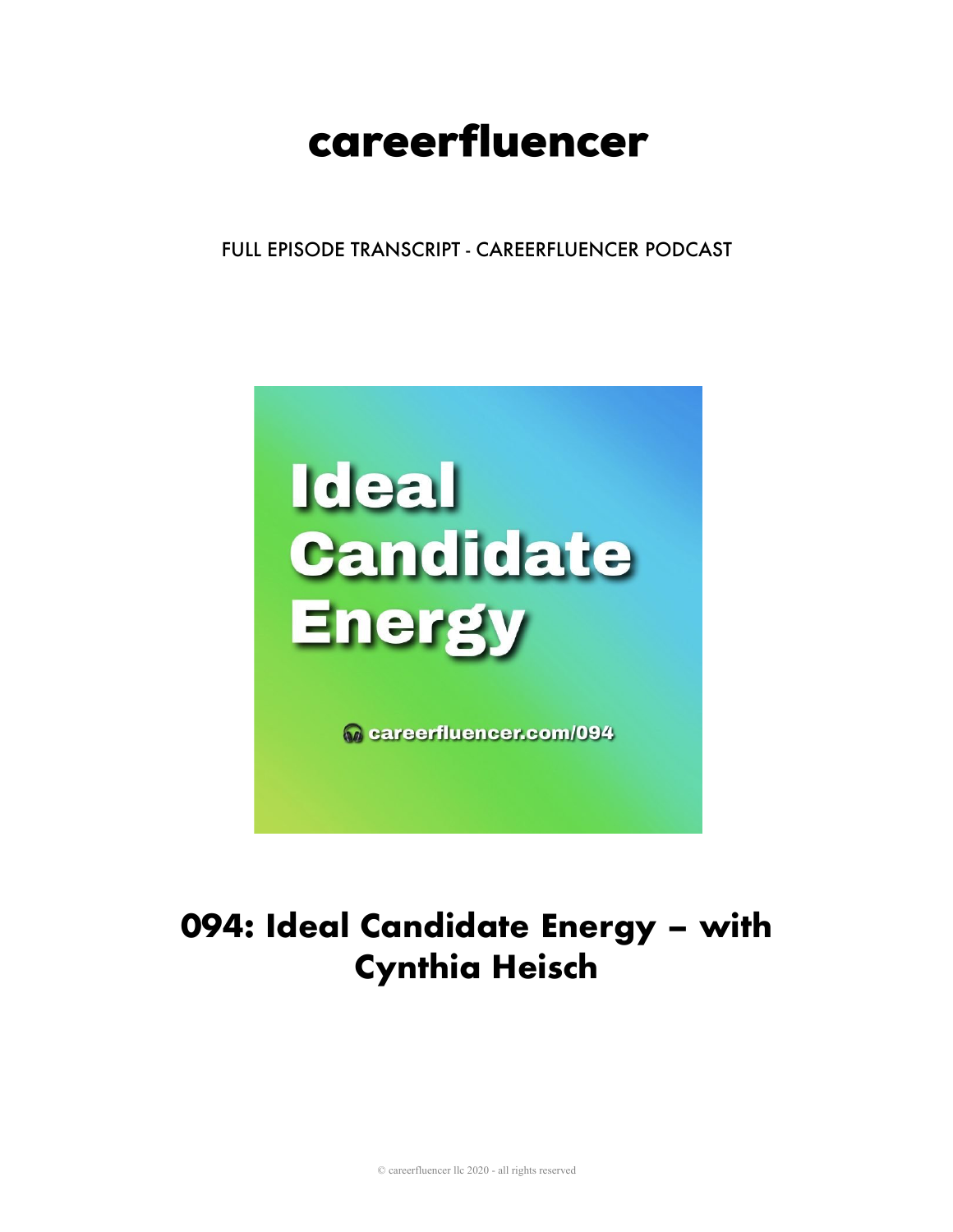Welcome to the Careerfluencer podcast, where each week we share the strategies, tools, mindset, and everything you need to build a career of your dreams. So without further ado, here we go.

Hey, guys, welcome back to the podcast. How are you? I am so pumped. We are rolling in through the end of 2020. And I have got some fun and new projects. I've been working on these past few weeks, a couple of workbooks for inside the program. And for the students and members inside of our program, who are you know, working on landing a new job finding a next career opportunity, the first workbook will roll out should be in the next week or so.

So keep an eye out, between that and the live workshops we've been doing. And all of the fun behind the scenes work we've been doing for Careerfluencer that I can't wait for y'all to see, just a lot of good stuff. And I'm so just appreciative of all of it. Love it.

And now one of the one of the questions that we have been talking about the past couple weeks in the program, this could be super valuable for you guys, if you are on the hunt for an opportunity. I'm going to present kind of a new, a different mindset or approach that really, really served me well throughout my career as a modern professional, something I teach so often to others who are ambitious, who are growing their career landing opportunities, climbing up the ranks, you know, building their unique path that we are in the game of brains.

Basically, how, think about if you were an athlete, okay, and you had a big game coming up, right? Maybe a tournament, if you didn't mentally prepare for that game, and you got on the court, your actions would inevitably be different, right? And it would probably be seen by your team members, even though you have the same amount of talent, you have the same amount of effort, or even more effort that you're putting in.

If your brain isn't also on the court, it is seen on the outside whether or not you've been mentioned it. Okay. Does that make sense? So this is something that ideal candidate energy is something that you can step into kind of like a role that you can embody, it's who you are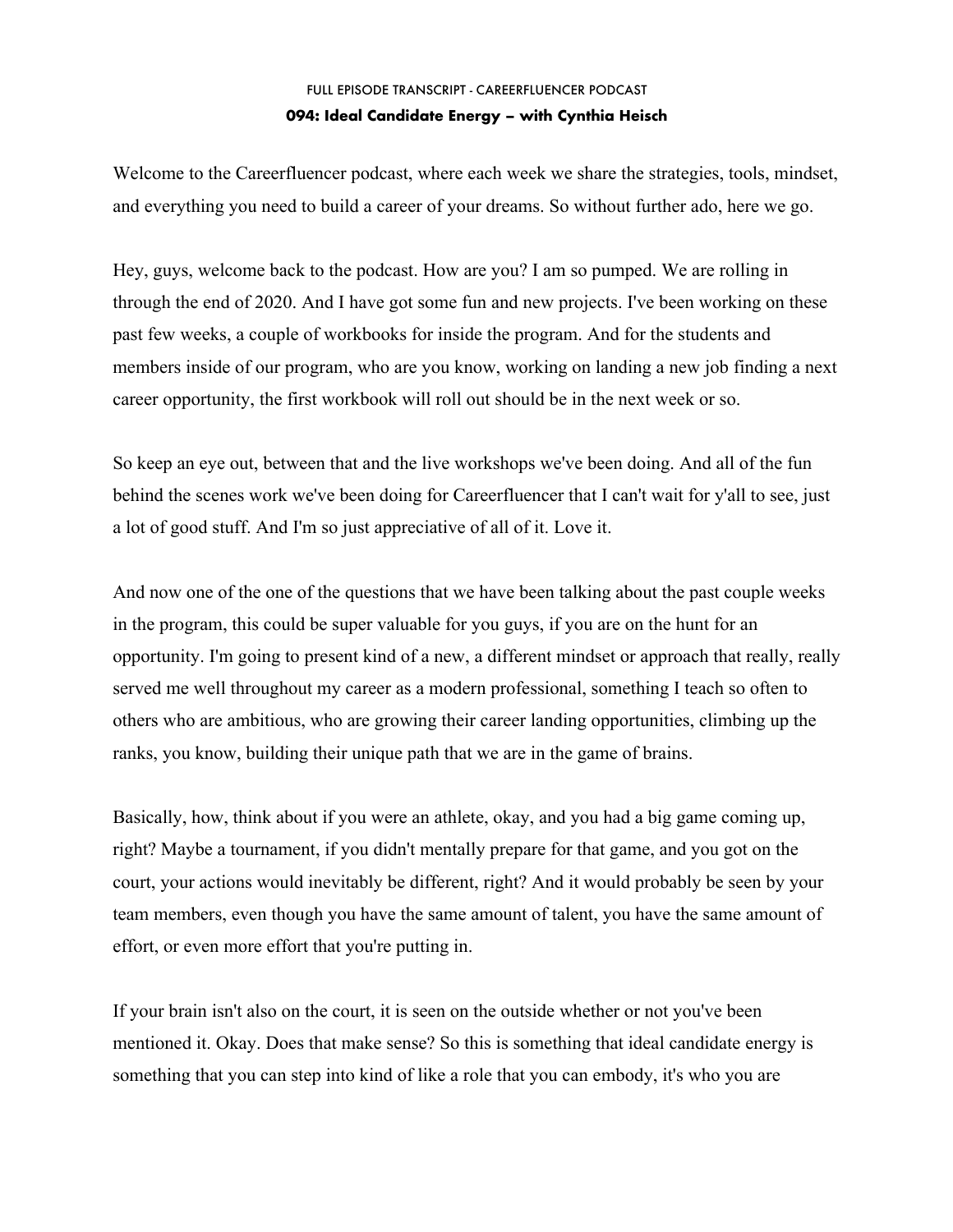already, but some shift in your energy that you can create or click into, especially during the hiring process and in job interviews.

Okay, Ideal Candidate Energy getting your head in the game, okay, this feeling that feels good to you, that brings out the best in you, it's who you are, it's magnetic. And it's not so much "faking it till you make it" or even playing the part of a certain role or position that you're supposed to be. It's really about that, looking inward, remembering who you are, and becoming it believing ahead of time in yourself, whether or not anyone else on the outside looking in, sees it, or whether or not you get the outcome you're looking for. Right?

That in every interview situation that I step into, I am in my eye, ideal candidate energy. What is your ideal candidate energy, define that and create that for yourself. And just like you would have maybe a suit that you wear to an interview, right? You want to put on your ideal candidate energy mode as well.

You wouldn't show up to an interview without shoes on, right? Which actually, I guess with zoom interviews, nowadays - don't get technical about this, y'all okay? Y'all know what I mean? That you want to be fully prepared fully present, bringing your A game right and showing your best version of you kind of like a sample of you on a good day. Because I can tell that sometimes we are overwhelmed. You know, we're nervous or we have all of these feelings we want to do well.

In an interview, and of course, that is definitely something that makes sense, it's appropriate. But at the same time, we can also choose to click into our ideal candidate energy, no matter what the outcome is, no matter what, you know, job you're even applying for no matter what situation you're at, when you see me in that mode, expect this version of me. Okay?

And how to click into that, how to define that for yourself, and then how to click into that, and have that in your kind of behind the scenes modes, a button kind of that you can press and click into, and even maybe think about how can I create a process or a mini ritual? or What can I do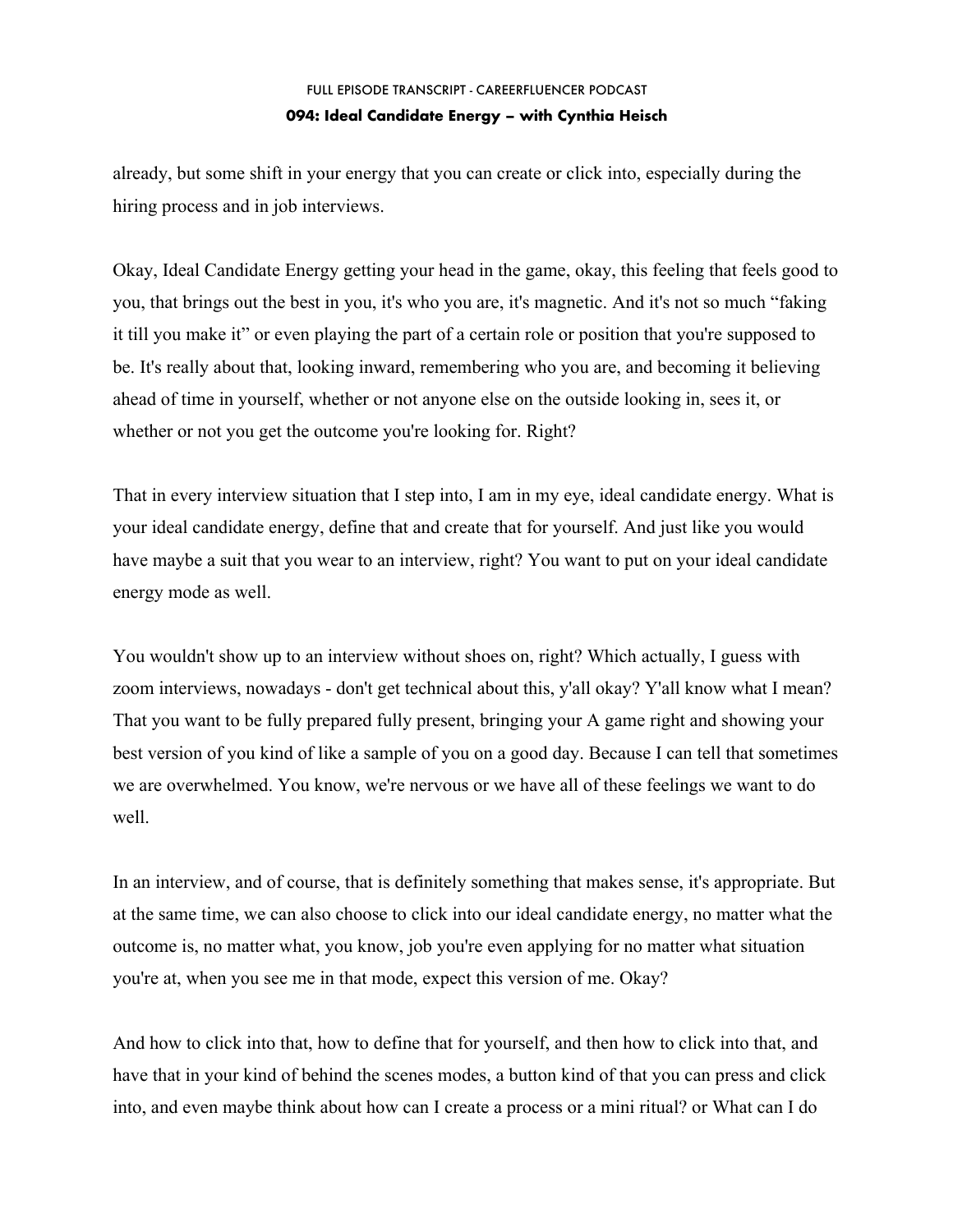before game time before I step on the court to make sure that I have that clear, ready, you know, ready to go confident from within presence.

Okay, so just as you wouldn't show up to an interview without pants on or shoes on, make sure to also bring your ideal candidate energy, it's magnetic, we can feel it, we can see it coming from within you. And more. Most importantly, above all else, it feels good to you. So to wrap up all of this, I thought it would be something new and fun to do kind of a pep talk that you can play maybe once twice or 20 times, especially right before an interview. Oh, something you can refer to and really get in the zone.

So here we go! I am the ideal candidate, I bring a unique set of skills, experiences and insights to the table which I've gathered throughout my journey and will continue to include as I grow, it may or may not be seen on my resume or even past positions, but it's there.

I believe in me, no matter where I am, what role I hold the work I do what others think my worth, and potential are limitless. I have good intentions and big goals that give me energy every day. I do what feels good to me fun, interesting, and right without exception, I am free to choose or change my mind anytime and cannot go wrong. Without a doubt.

I enjoy my career journey. I'm eager for what the future holds. And I am especially happy right where I am now. I focus on what I want. Put my full self into every precious moment of my life, and look forward to my future as it unfolds. Now.

I look for the light in every situation, position or opportunity on the table that I receive. And I am always learning every step of the way. I have zero competition, the way I see it. I trust myself and choose faith over fear.

I am a force to be reckoned with and only getting stronger. I know who I am, what I need to do, and can feel it so clearly from within. I AM the ideal candidate.